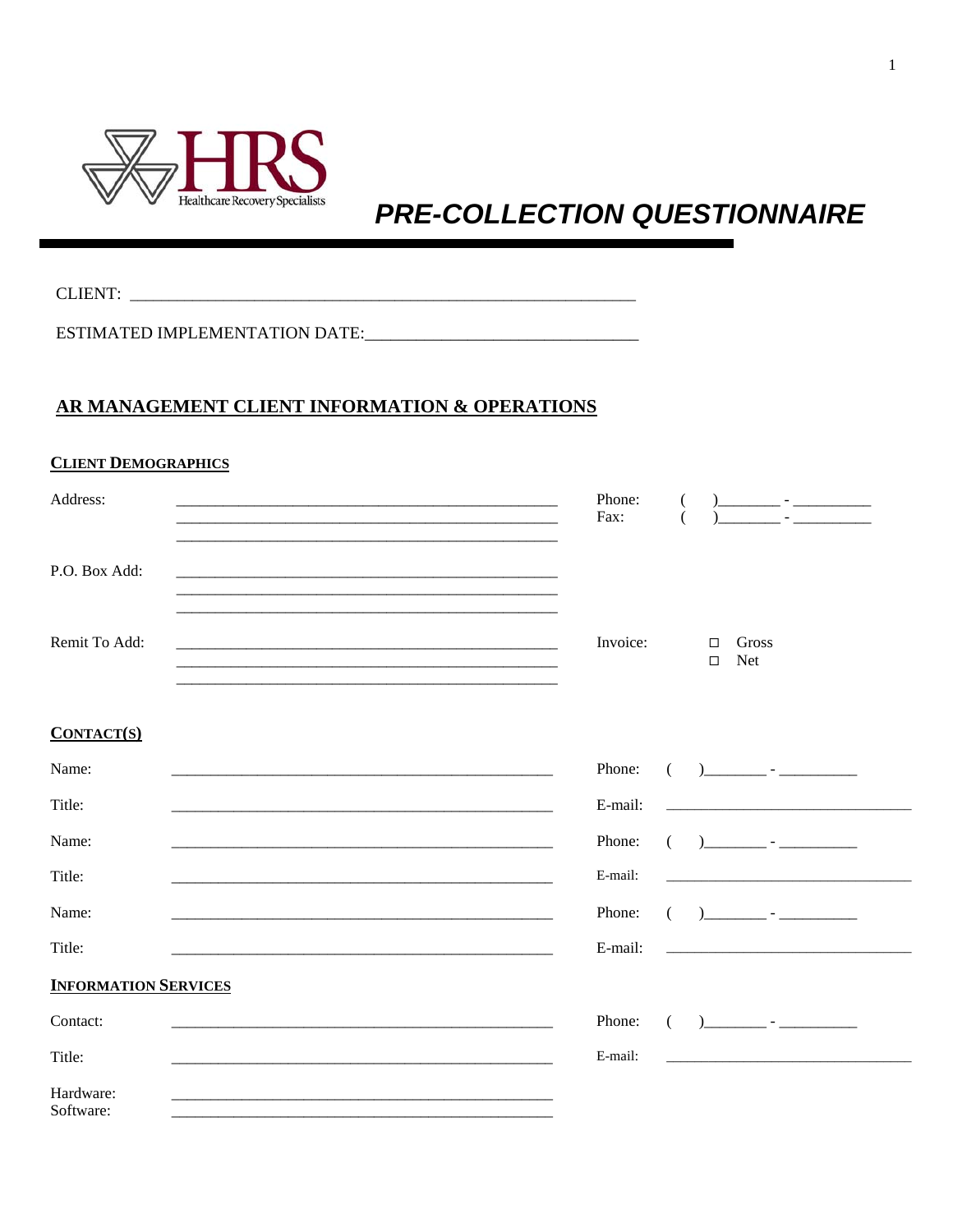| Remote Access:<br>$\Box$<br>□            |                                                                                                                      |        |     |
|------------------------------------------|----------------------------------------------------------------------------------------------------------------------|--------|-----|
|                                          |                                                                                                                      |        |     |
| <b>ACCOUNT INFORMATION</b>               |                                                                                                                      |        |     |
| ONGOING PROJECT<br>$\Box$                | <b>ONE TIME CLEAN UP PROJECT</b>                                                                                     |        |     |
| Initial Placement:                       |                                                                                                                      |        |     |
|                                          | SP Dispositions: $\Box$ Private Pay (Uninsured) $\Box$ Pt. Balance After Insurance $\Box$ Pt. Balance After Medicare |        |     |
|                                          |                                                                                                                      |        |     |
| Insurance accounts to HRS?:              |                                                                                                                      | □      | NO. |
| <b>GENERAL OPERATIONAL INFORMATION</b>   |                                                                                                                      |        |     |
| Fiscal Year End:                         | <u> 1980 - Jan Samuel Barbara, margaret e populari e programa de la programa de la programa de la programa de la</u> |        |     |
| Placement Schedule:                      | $\Box$ Monthly<br>$\Box$ Other ( $\Box$ )<br>$\Box$ Daily<br>$\Box$ Weekly                                           |        |     |
| Placement Method:                        | $\Box$ Manual                                                                                                        |        |     |
| Pmt Reporting Schedule:                  | $\Box$ Daily                                                                                                         |        |     |
| Pmt Reporting Method:                    |                                                                                                                      |        |     |
| HRS Status Code (@ Client):              | No<br>$\Box$                                                                                                         |        |     |
| <b>Resolution Period:</b>                | 60 days<br>$\Box$ 90 days<br>$\Box$<br>$\Box$ 120 days                                                               |        |     |
| Time Pay Terms:                          | $\Box$ Period ( $\Box$ Period ( $\Box$ ) $\Box$ Min Pay Amt ( $\Box$ ) $\Box$ case by case                           |        |     |
| 3 <sup>rd</sup> Party Financing Programs | $\Box$ Available (client to provide all training & required materials) $\Box$ Not Available                          |        |     |
| Pt. Remit To:                            | <b>Client (Recommended)</b><br>$\Box$ HRS<br>□                                                                       |        |     |
| Credit Cards:                            | $\Box$ MasterCard $\Box$ American Express $\Box$ Discover<br>$\Box$ Visa                                             |        |     |
| Private Pay Discounts Available:         | $\Box$ Yes (                                                                                                         | $\Box$ | No  |
| Pt Bal After Ins Discounts Available:    |                                                                                                                      | $\Box$ | No  |
| Small Balance W/O Amount:                |                                                                                                                      | $\Box$ | No  |
| Reconciliation:                          | Yes<br>□<br>N <sub>0</sub><br>$\Box$                                                                                 |        |     |
| Disputes:                                |                                                                                                                      |        |     |
| Bankruptcy:                              |                                                                                                                      |        |     |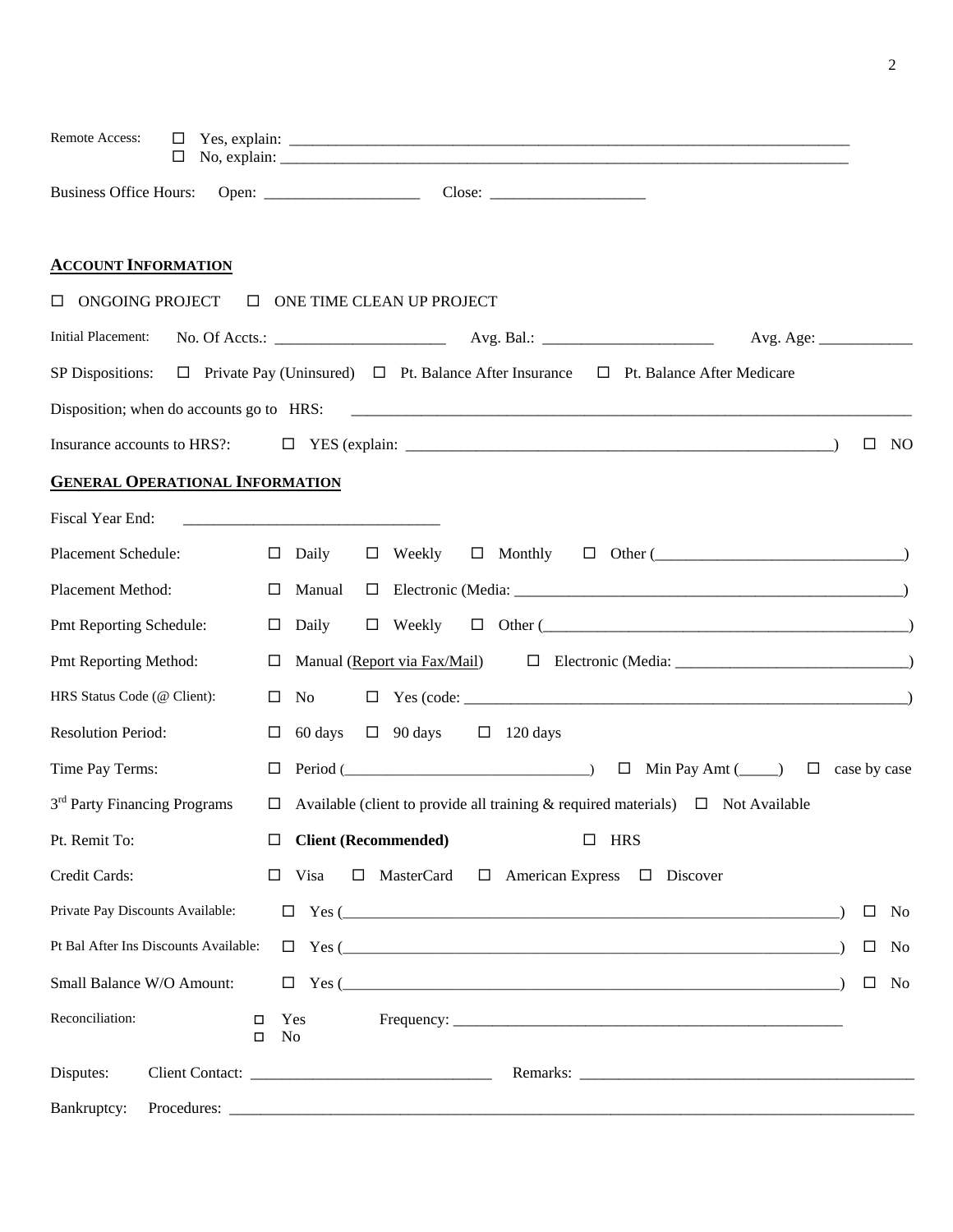|                       | Death Certificates: Procedures: |  |
|-----------------------|---------------------------------|--|
| Charity:              | Procedures:                     |  |
| Homeless: Procedures: |                                 |  |

### **UPON RECEIPT OF VALID INSURANCE**

Account returned to Client

 Account retained by HRS (HRS to submit claim and follow-up to final resolution, excluding valid Medicare and Medicaid) Insurance Time Out Policy: Explain: \_\_\_\_\_\_\_\_\_\_\_\_\_\_\_\_\_\_\_\_\_\_\_\_\_\_\_\_\_\_\_\_\_\_\_\_\_\_\_\_\_\_\_\_\_\_\_\_\_\_\_\_\_\_\_\_\_\_\_\_\_\_\_\_\_\_\_\_\_\_\_\_\_\_\_\_\_\_

| <b>Billing Documents/Files:</b>                                                                                                                                                    | $\Box$ | Paperless                                                                                        | □      | Hard-copy  | □      | Not applicable                                                                                                        |        |                |
|------------------------------------------------------------------------------------------------------------------------------------------------------------------------------------|--------|--------------------------------------------------------------------------------------------------|--------|------------|--------|-----------------------------------------------------------------------------------------------------------------------|--------|----------------|
| Hard-copy Pulled By:                                                                                                                                                               | □      | Client                                                                                           | □      | <b>HRS</b> | □      | Not applicable                                                                                                        |        |                |
| Re-bills Generated By:                                                                                                                                                             | □      | Client                                                                                           | □      | <b>HRS</b> | □      | Not applicable                                                                                                        |        |                |
| Re-bills Printed @:                                                                                                                                                                | $\Box$ | Client                                                                                           | $\Box$ | <b>HRS</b> | $\Box$ | Not applicable                                                                                                        |        |                |
| Cycle if Printed @ Client:                                                                                                                                                         | $\Box$ | Immediately                                                                                      | $\Box$ | Daily      |        | $\Box$ Weekly $\Box$ Other                                                                                            | $\Box$ | Not applicable |
| Doc. Media @ Client:                                                                                                                                                               | $\Box$ | Paper                                                                                            | $\Box$ | Electronic | $\Box$ | Not applicable                                                                                                        |        |                |
| EOB's Located In:                                                                                                                                                                  | □      | <b>Patient Files</b>                                                                             | $\Box$ |            |        | Other $(\_)$                                                                                                          | □      | Not applicable |
| RA's Located In:                                                                                                                                                                   | $\Box$ | <b>Patient Files</b>                                                                             | $\Box$ |            |        | Other $(\_)$                                                                                                          | □      | Not applicable |
| <b>BAD DEBT NON-CANDIDATE REPORT TO CLIENT</b>                                                                                                                                     |        |                                                                                                  |        |            |        |                                                                                                                       |        |                |
| Frequency:                                                                                                                                                                         |        | $\Box$ 10 <sup>th</sup> and 20 <sup>th</sup> of each month $\Box$ 20 <sup>th</sup> of each month |        |            |        |                                                                                                                       |        |                |
| Media:<br>Electronic Report (xls format report w/ reason to be E-mailed to Client)<br>Hard-copy Report<br>$\Box$<br>□                                                              |        |                                                                                                  |        |            |        |                                                                                                                       |        |                |
| <b>Assignment Procedure:</b>                                                                                                                                                       |        |                                                                                                  |        |            |        |                                                                                                                       |        |                |
| <b>Export File:</b><br>$\square$ No<br>Yes (HRS format export file includes; client supplied information {records}, demographics, notices, history, notes, transactions)<br>$\Box$ |        |                                                                                                  |        |            |        |                                                                                                                       |        |                |
|                                                                                                                                                                                    |        |                                                                                                  |        |            |        |                                                                                                                       |        |                |
| Agency Split:<br>$\Box$ No $\Box$ Yes (explain:<br>N/A<br>□                                                                                                                        |        |                                                                                                  |        |            |        |                                                                                                                       |        |                |
| Agency 1:                                                                                                                                                                          |        |                                                                                                  |        |            |        | <u> 1989 - Johann Harry Harry Harry Harry Harry Harry Harry Harry Harry Harry Harry Harry Harry Harry Harry Harry</u> |        |                |
| Agency 2:                                                                                                                                                                          |        |                                                                                                  |        |            |        |                                                                                                                       |        |                |